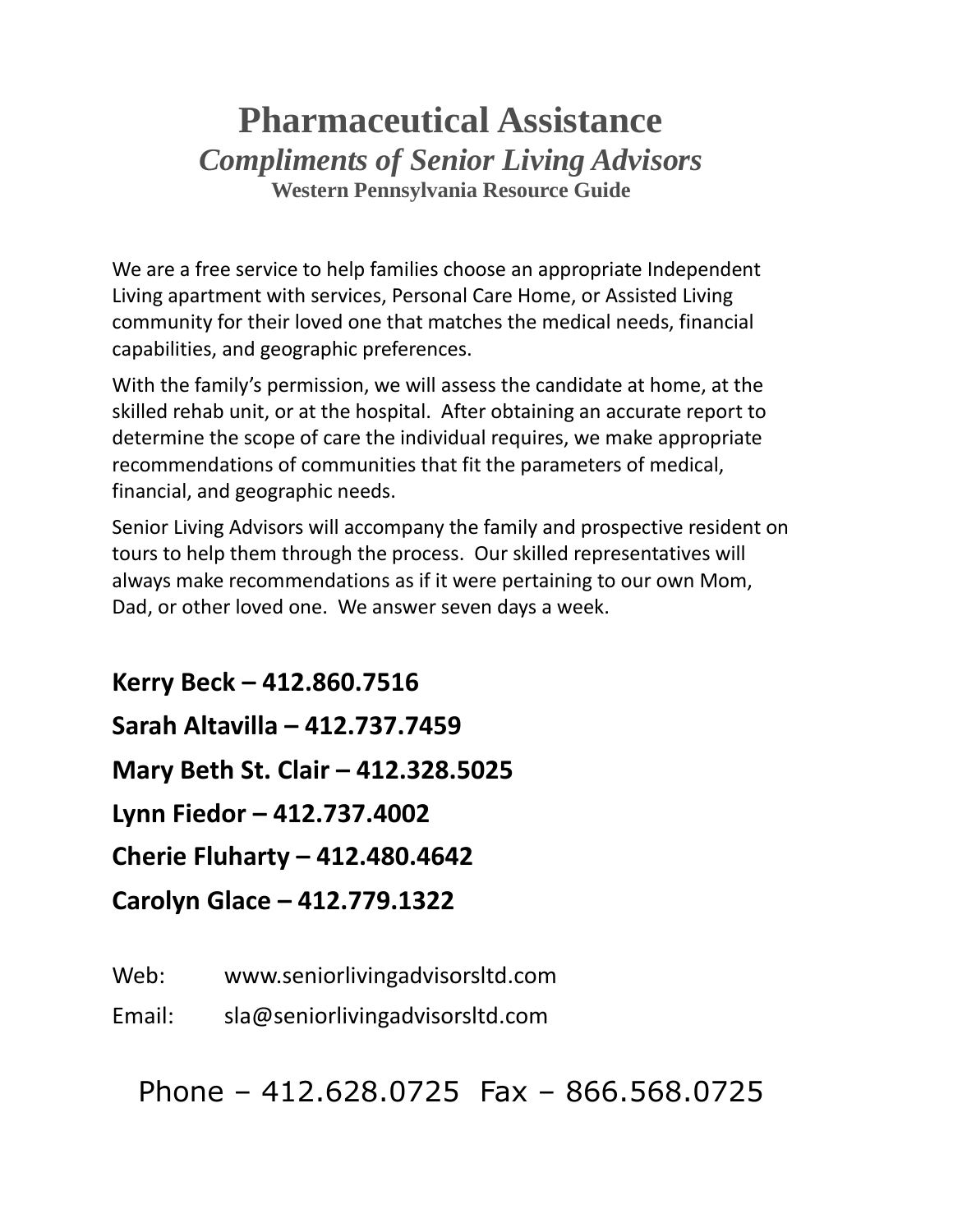# **Pharmaceutical Assistance**

# **\$4/\$10 Generic Drug Program**

Certain grocery and retail stores offer generic prescription medications at low cost (usually \$4 for a month medication or \$10 for three months). Usually there are no income guidelines or restrictions regarding insurance coverage. Check your local pharmacist for details.

# **Allegheny County Rx**

National Association of Counties (NACo) (877) 321-2651 or (877) 321-2651 [www.caremark.com/naco](http://www.caremark.com/naco)

This prescription discount card offers an average savings of 22% off the retail price of commonly prescribed drugs. The program is free to Alleghany County residents regardless of age, income, or existing health coverage. More than 300 pharmacies in the county take part in this program, and a national network of more than 60,000 pharmacies honor the NACo prescription discount card. Cards are available at county offices, libraries, senior centers, Goodwill stores and many pharmacies.

# **American Kidney Fund (AKF)**

(800) 795-3226 [www.kidneyfund.org](http://www.kidneyfund.org/)

The AKF's program provides financial assistance to qualified dialysis patients who are referred by their physicians and social workers. Safety Net Grants are provided for treatment-specific expenses such as transportation, over-the-counter expenses, medication co-payments, and kidney donor expenses.

Medicare Part D grants and the Genzyme Patient Assistance Program grants are also available. For details, visit the above website or contact the social worker at your dialysis center.

# **Breathe Pennsylvania**

(800) 220-1990 (724) 772-1750

The Emergency Assistance Program is a onetime-only grant for respiratory medications, including oxygen. It is non-renewable and is payable to the pharmacy. Call for an application.

As part of our commitment to helping people with lung disease, Breathe Pennsylvania offers an income-based patient assistance program for respiratory patients with an immediate need for medication, pulmonary rehabilitation or a nebulizer.

The following qualifications must be met:

- The patient must have a respiratory diagnosis confirmed by a healthcare worker who has agreed to work with Breathe Pennsylvania.
- Patients must provide proof of income in the form of a 1040 tax form or social security statement of benefits. All income from all adults in the household must be provided.
- Referrals must come from a health care provider that can verify the patient's diagnosis. All referrals are approved based on program guidelines at the discretion of Breathe Pennsylvania's Director of Adult Lung Education.

If you or someone you know in southwestern Pennsylvania\* has a respiratory condition and needs support, call us at (724) 772-1750.

\*Service area includes Allegheny, Armstrong, Beaver, Butler, Fayette, Greene, Indiana, Lawrence, Washington and Westmoreland counties.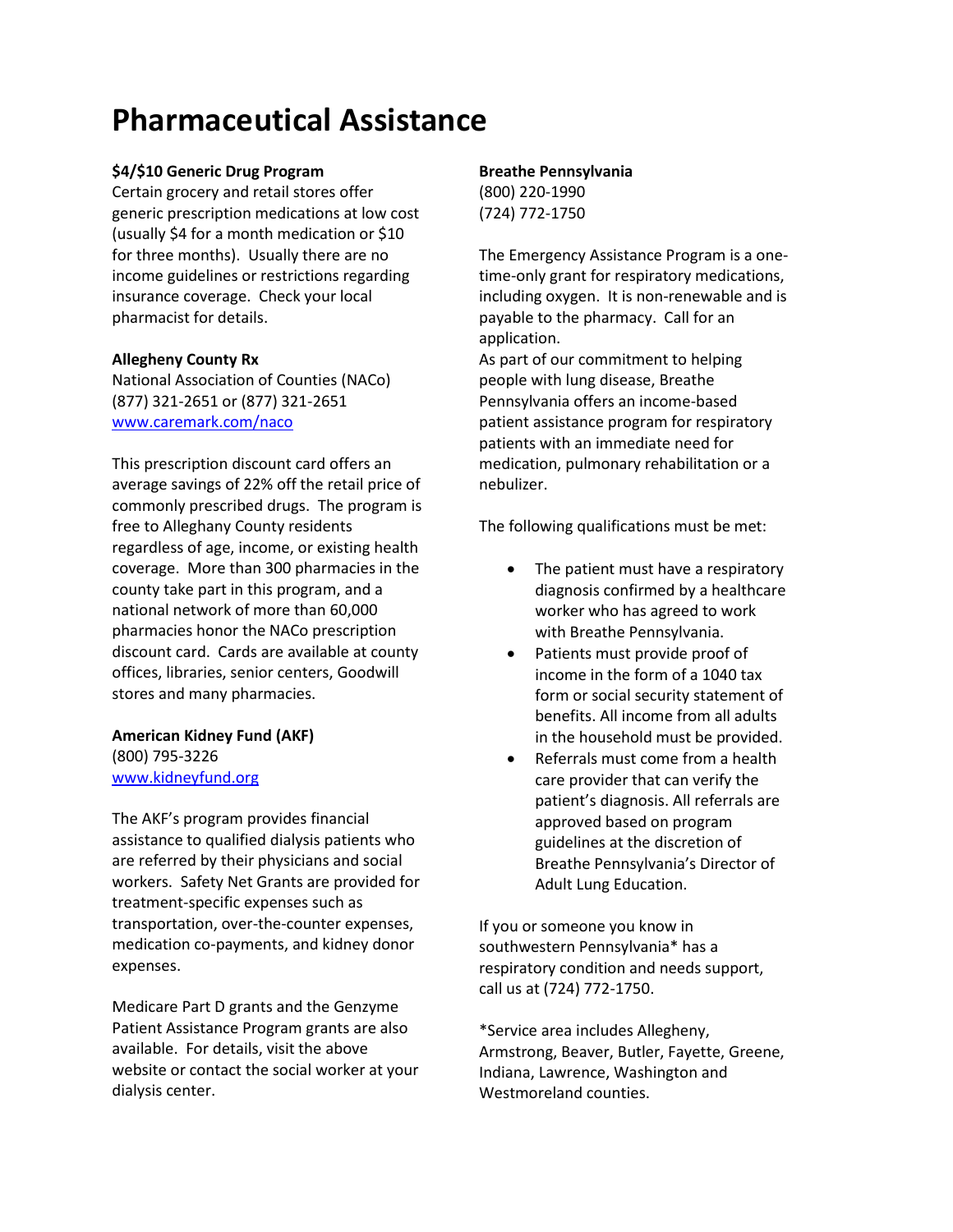#### **BenefitsCheckUp** [www.benefitscheckup.org](http://www.benefitscheckup.org/)

This is an online screening tool for prescription drug assistance programs. This screening provides a confidential report of public and private programs that can help you save money on prescription drugs, healthcare, utilities, and other services.

# **Leukemia and Lymphoma Society**

Patient Financial Aid Programs (412) 395-2873 or (800) 726-2873

LLS offers two financial assistance programs for treatment of certain types of blood cancer. The locally based Patient Financial Aid Program helps to reimburse costs related to travel to treatment centers, as well as certain medications. A \$100 stipend applies; you do not have to qualify financially to take part in this program. Call the above phone numbers to learn more.

The second program is the Co-Pay Assistance Program. This offers assistance to patients who qualify toward private health insurance premiums and co-pay obligations, such as Medicare Supplementary Health Insurance and Medicare Advantage premium or co-pay obligations. To register for this national program, call LLS's office at (877) 557-2672.

# **Medicare Part D Prescription Drug Coverage** (800) 633-4227 [www.medicare.gov](http://www.medicare.gov/)

Pennsylvanians have the option of choosing from a variety of prescription drug plans. Most plans will have a premium about \$27 a month, as well as deductible, cost-sharing and co-pays for medications. Medicare enrollees can contact the APPRISE Program's insurance counseling service at (412) 661-1438 for free, unbiased advice about whether to enroll in the Medicare Part D benefit.

# **PA Medi Program**

(412) 661-1438 or (800) 783-7067

Medicare enrollees can contact the PA Medi Programs, a free health insurance counseling service for Seniors at for free, unbiased advice about whether to enroll in the Medicare Part D benefit. One can also receive general information regarding affordable insurance programs.

# **NeedyMeds**

[www.needymeds.com](http://www.needymeds.com/)

A free information source on pharmaceutical patient assistance programs and other sources of help for people who can't afford their medication and healthcare costs. The above website also lists about 11,000 free, low-cost and sliding-scale clinics.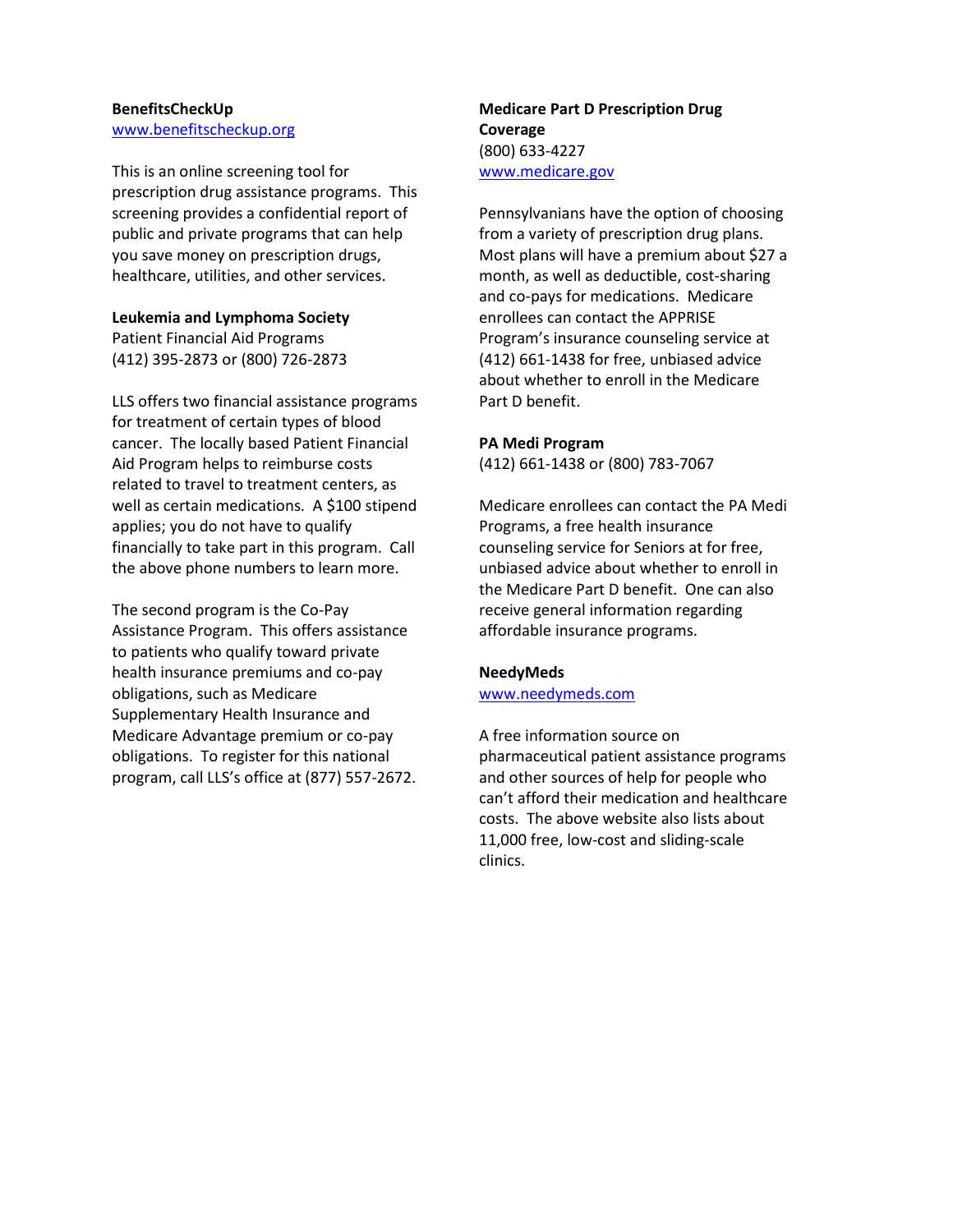#### **PACE and PACENET**

(800) 225-7223 [https://pacecares.magellanhealth.com](https://pacecares.magellanhealth.com/)

PACE stands for Pharmaceutical Assistance Contracts for the Elderly; PACENET stands for PACE Needs Enhancement Tier. Both are funded by the Pennsylvania Department of Aging. These programs offer comprehensive prescription drug coverage to older Pennsylvanians and cover most medications that require prescriptions, including insulin, syringes, and insulin needles. They do not cover over-thecounter medicines, medical equipment or doctor, hospital, dental or vision services. Enrollees must meet income/age guidelines to qualify.

#### **PACE: who is eligible:**

To be eligible for PACE, you must be 65 years of age or older, a Pennsylvania resident for at least 90 days prior to the date of application, and cannot be enrolled in the Department of Public Welfare's Medicaid prescription benefit. For a single person, your total income must be \$14,500 or less. For a married couple, your combined total income must be \$17,700 or less.

# **PACENET: who is eligible:**

To be eligible for PACENET, you must be 65 years of age or older, a Pennsylvania resident for at least 90 days prior to the date of application, and cannot be enrolled in the Department of Public Welfare's Medicaid prescription benefit. For a single person, your total income must be \$27,500 or less. A couple's combined total income must be \$35,500 or less.

#### **PACE Plus Medicare** (800) 225-7223

A Medicare Part D Companion program. PACE Plus Medicare offers eligible older Pennsylvanians one of the most generous prescription plans in the United States. Under PACE Plus Medicare, PACE/PACENET coverage is supplemented by federal Medicare Part D prescription coverage, offering older Pennsylvanians the best benefits of both programs. Older adults continue to receive the same prescription benefits while, in many cases, saving more money. Enrollees must meet income/age guidelines to qualify.

# **PA Rx Price Finder**

(800) 835-4080 [www.parxpricefinder.com](http://www.parxpricefinder.com/)

This web site allows you to compare prices of many medications at different pharmacies convenient to you. Finding the best price will help save you money on your prescription drugs so that you can take better care of your own health as well as your family's.

# **Medicine Assistance Tool** (888) 477-2669

[www.pparx.org](http://www.pparx.org/)

Brings together America's pharmaceutical companies, doctors, other healthcare providers, patient advocacy organizations and community groups to help qualifying patients who lack prescription coverage get free or nearly free brand-name medicines. Each manufacturer has set their own eligibility guidelines.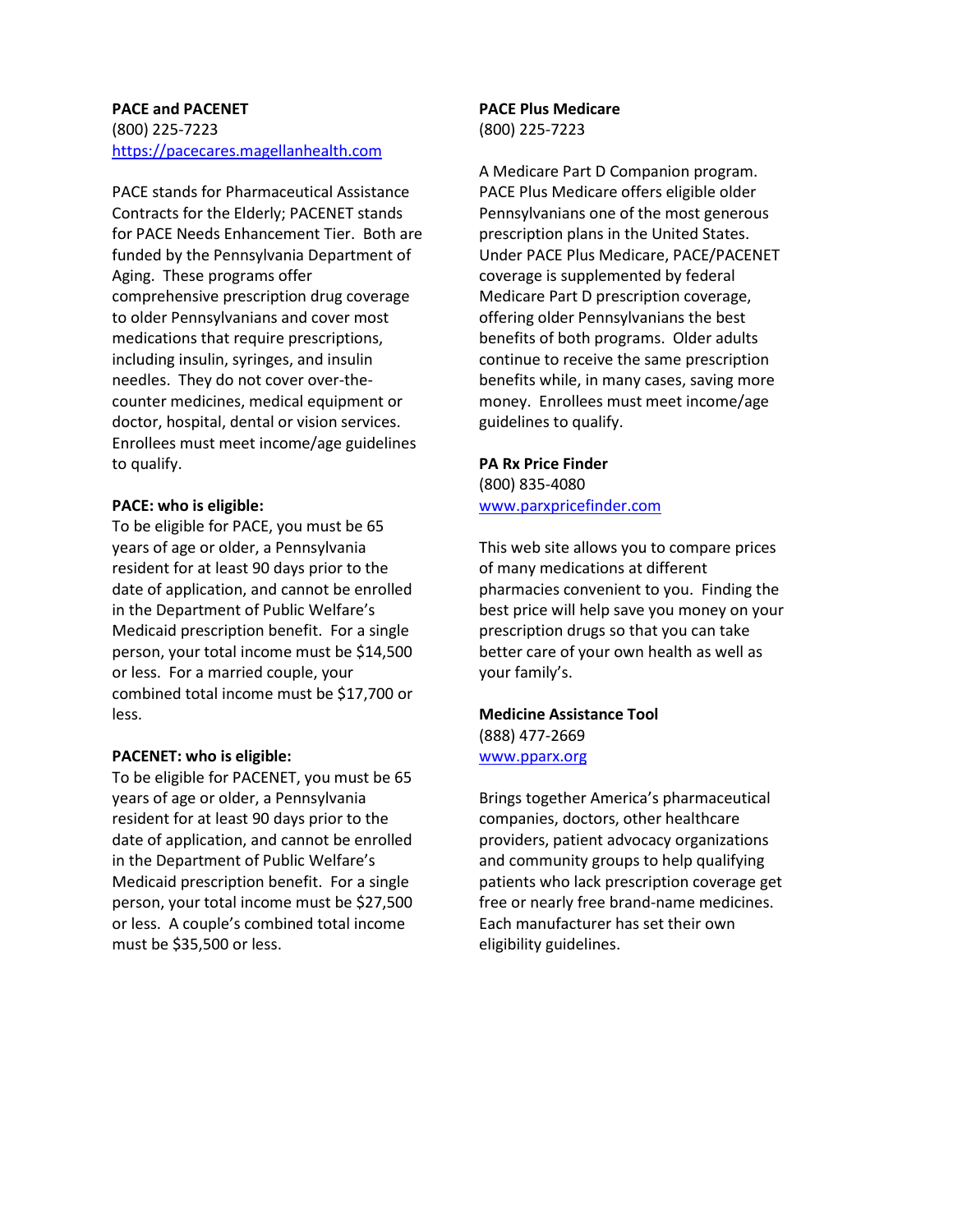# **Pennsylvania Department of Health Chronic Renal Disease Program** (800) 225-7223

Provides life-saving care and treatment for adults with end-stage renal disease. The program assists with cost related to dialysis services, renal transplantation, medical management, inpatient and outpatient services, medications, and limited patient transportation. You must meet income guidelines to qualify.

**US Department of Veterans Affairs**  (877) 222-8387 [www.va.gov](http://www.va.gov/) [/ www.vfw.org](http://www.vfw.org/)

Find out if you are eligible for VA benefits, how to apply and what it will cost by visiting the above website. See VA Section of this resource binder for additional information.

**Pennsylvania Patient Assistance Program Clearinghouse (PAP)** (800) 955-0989 [www.aging.state.pa.us](http://www.aging.state.pa.us/)

Provides help with finding low-cost or nocost prescription drug assistance from pharmaceutical companies. Each manufacturer has set their own eligibility guidelines.

#### **Rx Outreach**

(800) 769-3880 [www.rxoutreach.com](http://www.rxoutreach.com/)

This fully-licensed mail order pharmacy is committed to providing a safe, affordable, and easy way for people of all ages to get the medications they need. The program offers prescription drugs to uninsured individuals and families, as well as those who have limited prescription drug coverage.

# **Lilly Cares Foundation Patient Assistance Program** (800) 545-6962

Assists qualifying patients in obtaining cartain Lilly medications at no coast. If you qualify, the Lilly Cares Foundation PAP provides free medications manufactured by Eli Lilly & Co.